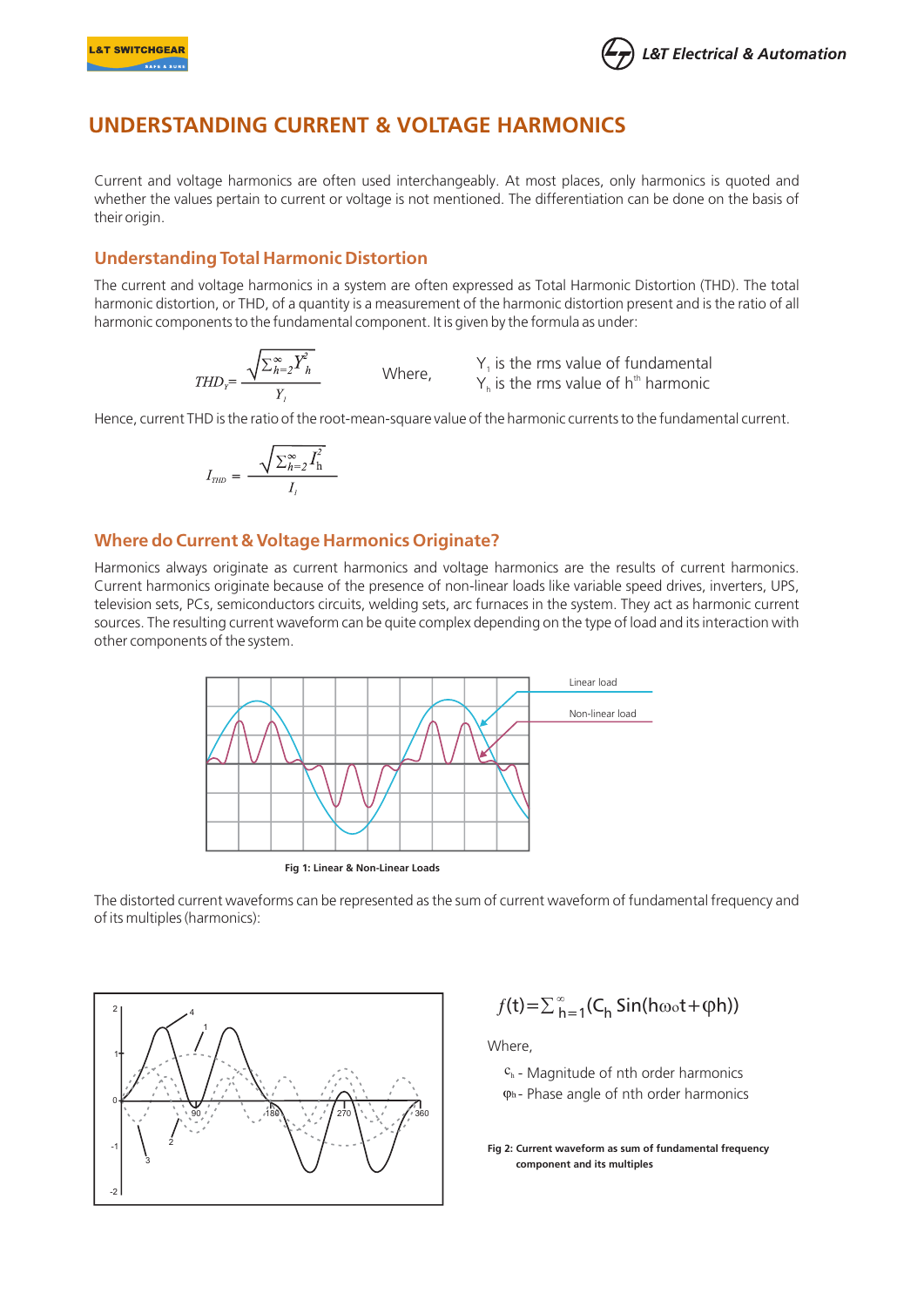



Voltage harmonics do not originate directly from non-linear loads. The current harmonics (distorted waveform) flow through system impedance (source and line impedances) and cause harmonic voltage drop across the impedances. This will distort the supply voltage waveform. Thus voltage harmonics are generated. Long cable runs, high impedance transformers, etc. contribute to higher source impedance and hence, higher voltage harmonics.

A typical power system has the following impedances as indicated in the line diagram:



**Fig 3: Impedance in a power system**

In the above diagram,

 $V_h = h<sup>th</sup>$  harmonic voltage  $I_n = h^{th}$  harmonic current  $Z_h$  = Impedance at h<sup>th</sup> harmonic  $V_{\text{thd}}$  = Voltage total harmonic distortion At load,  $V_{h} = I_{h} \times (Z_{ch} + Z_{th} + Z_{ch})$ At transformer,  $V_h = I_h \times (Z_{Th} + Z_{gh})$ 

At grid,  $V_i = I_i \times (Z_i)$ 

Usually, grid impedances are very low and hence, the harmonic voltage distortions are also low there. However, they may be unacceptably higher on the load side as they are subjected to full system impedance there. Hence, it becomes important where the harmonics measurements are done.

However, in case of DG sets, the source impedance is large resulting in high voltage harmonics despite small current harmonics. Thus, a clear distinction between current and voltage harmonics becomesimportant here.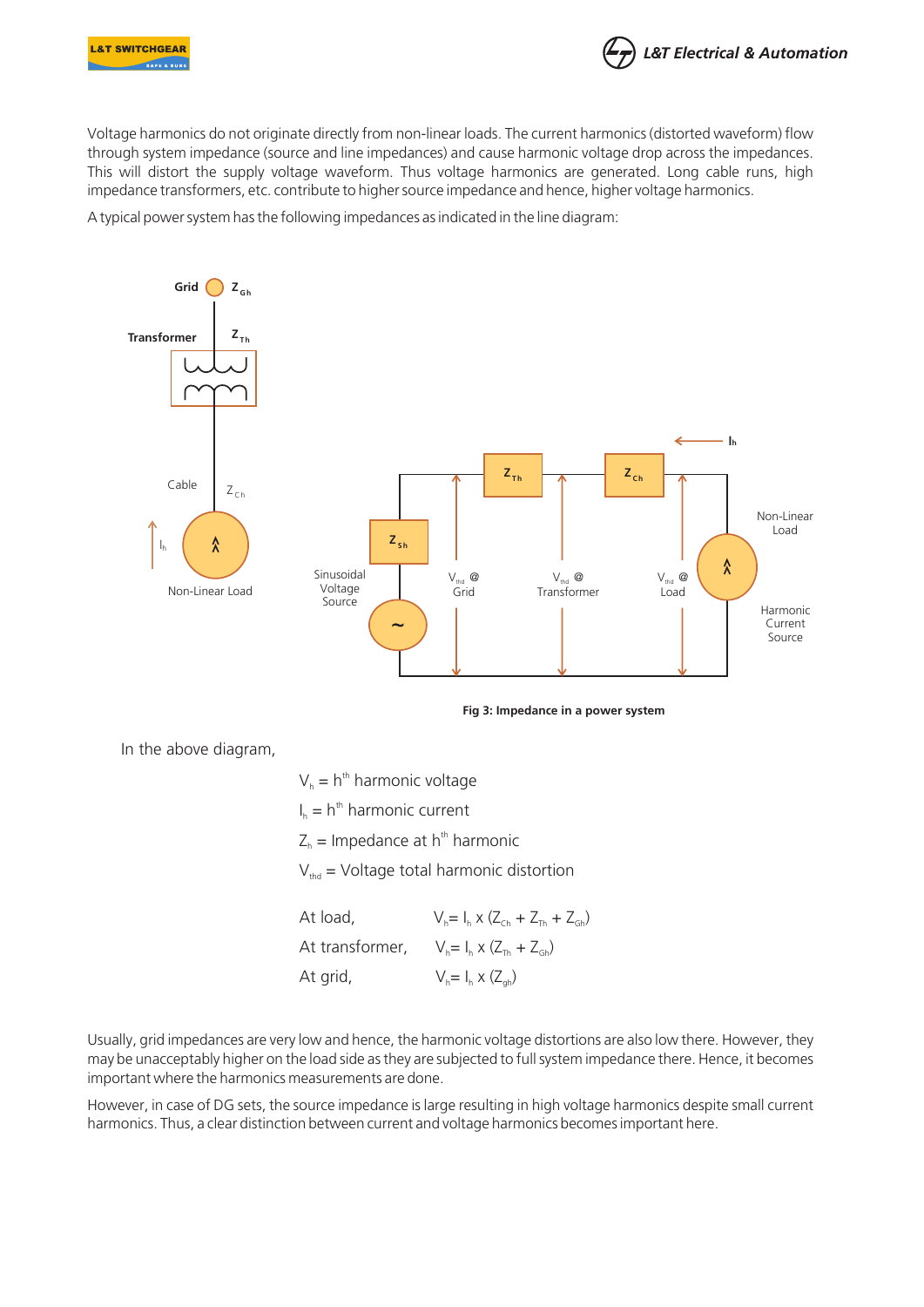



An industry, say industry A, that has large non-linear loads will generate huge current harmonics in its system. A nearby industry,say industry B, connected to the same grid may not have non-linear loads, yet, it may be subjected to high voltage harmonics. These voltage harmonics are the result of high current harmonics of industry A and impedance of grid & transformer. Thus, industry B despite small current harmonics, has high voltage harmonics. However, if industry B goes for power factor correction, then, due to the presence of capacitors, current harmonics may also appear in the system, magnifying voltage harmonics further.

#### **How do Current & Voltage Harmonics Affectthe System?**

Current harmonics increase the rms current flowing in the circuit and thereby, increase the power losses. Current harmonics affect the entire distribution all the way down to the loads. They may cause increased eddy current and hysteresis losses in motor and transformers resulting in over-heating, overloading in neutral conductors, nuisance tripping of circuit breakers, over-stressing of power factor correction capacitors, interference with communication etc. They can even lead to over-heating and saturation of reactors.

Voltage harmonics affect the entire system irrespective of the type of load. They affect sensitive equipment throughout the facility like those that work on zero-voltage crossing asthey introduce voltage distortions.

### **Understanding IEEE 519 Guidelines**

The purpose of harmonic limits in a system is to limit the harmonic injection from individual customers to the grid so that they do not cause unacceptable voltage distortion in the grid. IEEE 519 specifies the harmonic limits on Total Demand Distortion (TDD) and not Total Harmonic Distortion (THD). TDD represents the amount of harmonics with respect to the maximum load current over a considerable period of time (not the maximum demand current), whereas, THD represents the harmonics content with respect to the actual load current at the time of measurement.

It is important to note here that a small load current may have a high THD value but may not be significant threat to the system asthe magnitude of harmonicsis quite low. Thisis quite common during light load conditions.

TDD limits are based on the ratio of system's short circuit current to load current  $(I_{\rm sc}/I_{\rm i})$ . This is used to differentiate a system and its impact on voltage distortion of the entire power system. The short circuit capacity is a measure of the impedance of the system. Higher the system impedance, lower will be the short circuit capacity and vice versa.

| Current distortion limits for General Distribution systems (120V Through 69 kV) |                 |                 |          |                 |         |            |  |
|---------------------------------------------------------------------------------|-----------------|-----------------|----------|-----------------|---------|------------|--|
| <b>Maximum Harmonic Current Distortion in %I,</b>                               |                 |                 |          |                 |         |            |  |
| Individual Harmonic Order (Odd Harmonics)                                       |                 |                 |          |                 |         |            |  |
| $I_{sc}/I_{L}$                                                                  | $3 \leq h < 11$ | $11 \le h < 17$ | 17≤h<23  | $23 \le h < 35$ | 35≤h≤50 | <b>TDD</b> |  |
| <20                                                                             | 4.00%           | 2.00%           | 1.50%    | 0.60%           | 0.30%   | 5.00%      |  |
| $20 - 50$                                                                       | 7.00%           | 3.50%           | 2.50%    | 1.00%           | 0.50%   | 8.00%      |  |
| 50-100                                                                          | 10.00%          | 4.50%           | 4.00%    | 1.50%           | 0.70%   | 12.00%     |  |
| 100-1000                                                                        | 12.00%          | 5.50%           | 5.00%    | 2.00%           | 1.00%   | 15.00%     |  |
| >1000                                                                           | 15.00%          | 7.00%           | $6.00\%$ | 2.50%           | 1.40%   | 20.00%     |  |

The Guidelines IEEE 519-2014 at PCC Level are as under:

where

 $I_{\alpha}$  = maximum short-circuit current at PCC [Can be calculated as MVA/(%Z x V)]

 $I<sub>l</sub>$  = maximum demand load current (fundamental frequency component) at PCC